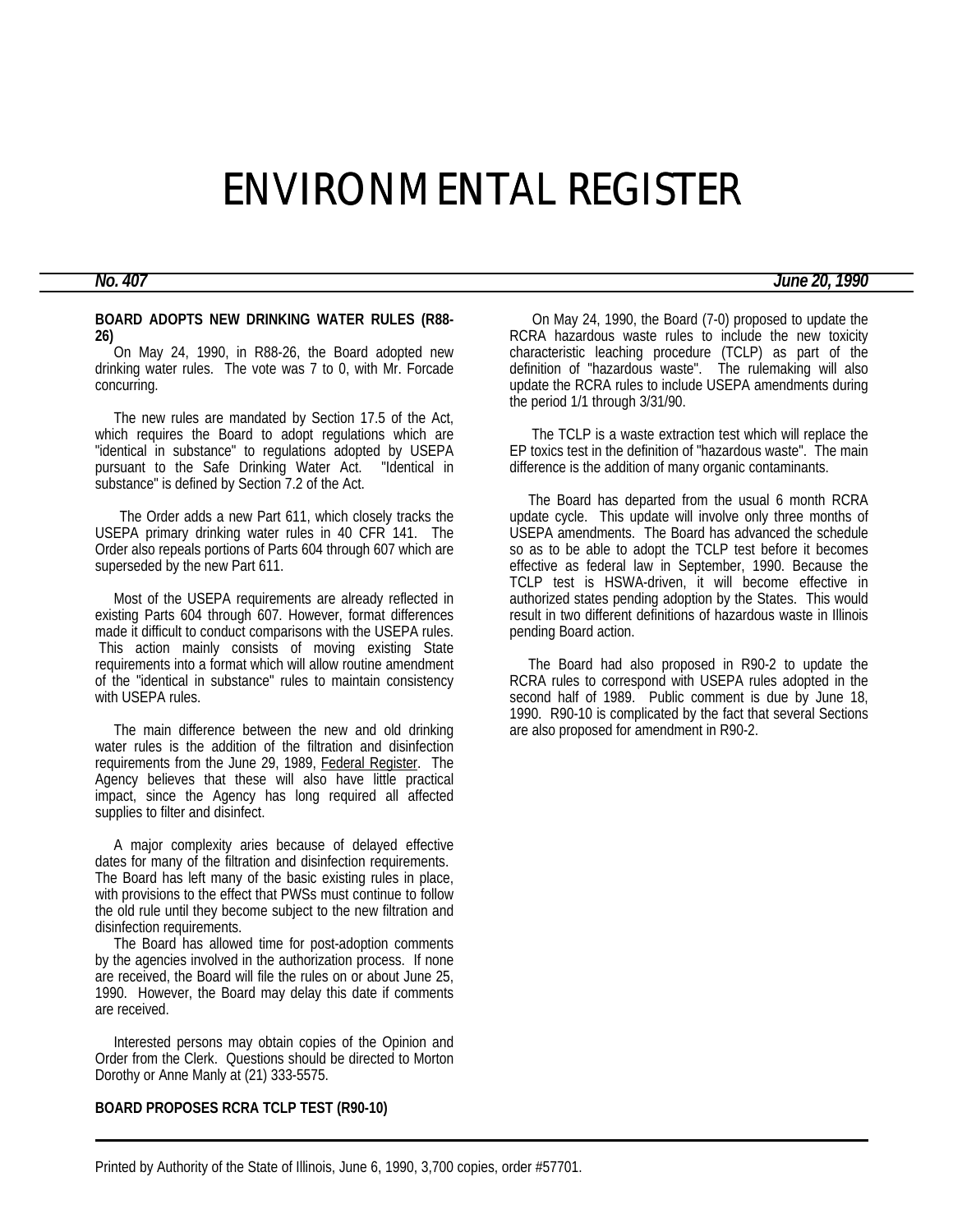The proposal will appear in the Illinois Register in the near future. The Board will receive written public comment for 45 days after the date of publication in the Illinois Register.

 Persons who wish to be placed on the mailing list should contact Morton Dorothy at (217) 333-5575.

#### **BOARD FINDS NO EcIS NECESSARY IN USED AND WASTE TIRES PROPOSAL, R90-9**

 On June 7, 1990 the Board found that an economic impact study (EcIS) was not necessary in the regulatory proposal governing used and waste tires (R90-9) presently before it. A 45-day written public comment period began on the publication date of this proposal in the **Illinois Register**, May 25, 1990. Hearings are presently scheduled for June 22, 1990 in Room 8-031, State of Illinois Center, 100 W. Randolph Street, Chicago, Illinois. This proposal is subject to modification based on testimony and comments received during the comment and hearing process. Copies of the Board's June 7, 1990 Order are available upon request from the Clerk of the Board. Questions on this proposal my be directed to Mark P. Miller at 217/333-5574. Additions to the notice list for future mailings may also be made by calling this number.

#### **BOARD PROPOSES SITE-SPECIFIC RELIEF FROM PHOSPHORUS STANDARDS FOR CITY OF PANA IN R84- 44**

 On June 7, 1990 the Board proposed for First Notice sitespecific relief for the City of Pana from the effluent limitations set forth at 35 Ill. Adm. Code 304.123. The proposal allows Pana to discharge from Pana's wastewater treatment plant 2.9 mg/l of phosphorus as P into the Lake Carlyle Reservoir. The current standard is 1.0 mg/l.

 The Board has held two hearings on the proposal to date. No additional hearings are scheduled. A 45-day written public comment period will begin on the date of publication in the Illinois Register. (Publication is scheduled for late June/early July). For further information concerning this proposal, contact Mark P. Miller at 217/333-5574.

#### **LANDFILL REGULATIONS ADOPTED FOR SECOND NOTICE (R88-7)**

 At its June 7, 1990 meeting, the Board adopted for Second Notice its proposed 180 page landfill regulations, "Development, Operating and Reporting Requirements for Non-Hazardous Waste Landfill, R88-7. The proposed regulations will now be submitted to the Legislature's Joint Committee on Administrative Rules for its review prior to final action by the Board. THose on the R88-7 notice list also will receive the regulatory package, consisting of the Board's Second Notice proposed Opinion and Order and the response of the Board's Scientific and Technical Section to additional comments and hearing testimony received during the second First Notice period. For others, the package is available at the Clerk's office. For questions, contact the Hearing Officer, Kathleen Crowley, (312)814-4629. We note that this R88-7 rulemaking, and its predecessor docket R84-17, represents an enormous commitment of time and resources, both by the Board and the participants. We believe that the "up-front" scrutiny has been of unusual assistance in an undertaking of this magnitude.

#### **BOARD UPDATES UST RULES (R90-3)**

 On June 7, 1990, the Board updated the UST (Underground Storage Tank) rules to correspond with USEPA amendments during the period July 1 through December 31, 1989. The amendments mainly concern technical changes to the financial assurance forms, involving termination of coverage. The Board will file the amendments around June 26, 1990. Questions should be directed to Morton Dorothy at (217) 333-5575.

#### **BOARD AND STAFF ACTIVITIES**

 On May 30th, Board Member Jacob D. Dumelle appeared in a one-hour documentary "Coming Clean" on WTTW-TV in Chicago which reviewed 20 years of environmental protection. On June 12th Mr. Dumelle met with two visitors from Ireland, Ken Macken and Anthony Stapleton, and briefed them on Illinois environmental rules and concerns.

 On May 29th, Timothy P. Dwyer began his duties as assistant to Mr. Dumelle. He is a 1990 graduate of the John Marshall Law School and a 1985 graduate of the University of Illinois. Mr. Dwyer had been a legal research assistant in the Illinois Department of Corrections for almost two years prior to coming to the Board.

#### **Illinois Pollution Control Board Fiscal Year 1989 Annual Report Now Available**

 The Illinois Pollution Control Board's Annual Report for Fiscal Year 1989 (July 1, 1988 through June 30, 1989) is now available, free, from the Clerk's Office. The 1989 Annual Report contains a special section on the history, changes, and present operations of the Board. The Report also includes a note from Chairman John Marlin, the Judicial Review section, and helpful charts in the Appendices which summarize the Board's activities.

 Write to the Clerk's Office of the Illinois Pollution Control Board for your free copy of the Annual Report.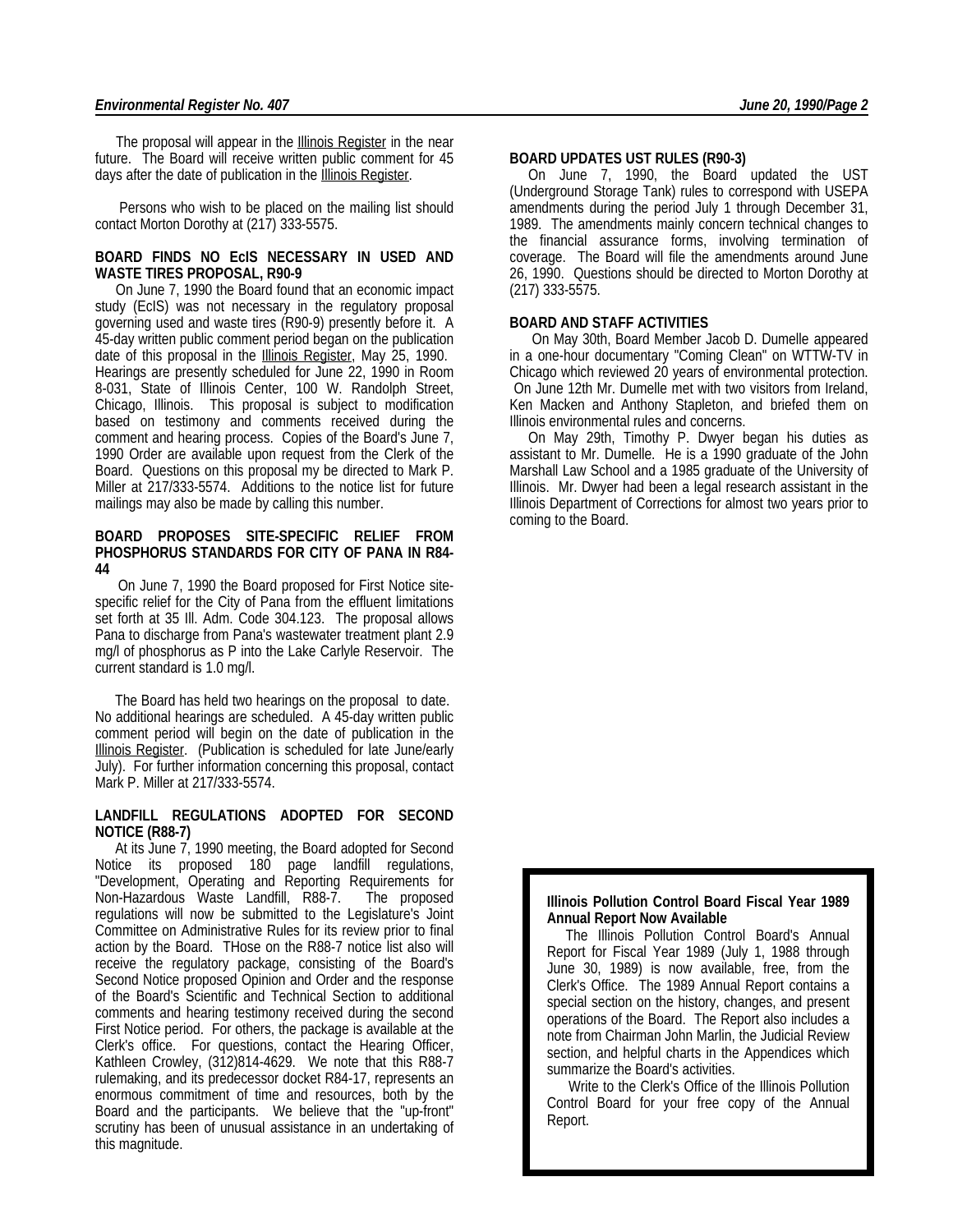## **FINAL ACTIONS - JUNE 7, 1990 BOARD MEETING**

- PCB 86-3 City of Oglesby v. IEPA The Board relinquished jurisdiction in this matter and closed the docket. Board Member J. Theodore Meyer dissented.
- PCB 89-206 IEPA v. Chicago Steel Container Corp., an Illinois Corp. The Board accepted the Stipulation and Settlement Agreement in which respondent admitted to violations of the Act and Board air pollution regulations, agreed to cease and desist from violations and pay a fine of \$7,000 concerning its Cook County facility. Board Member J. Theodore Meyer dissented.
- PCB 90-14 People of the State of Illinois v. PQ Corp., a Pennsylvania Corp. The Board accepted the Stipulation and Settlement Agreement in which respondent did not admit alleged violations but agreed to pay a civil penalty of \$7,500 concerning its La Salle County facility. Board Member J. Theodore Meyer dissented.
- PCB 90-15 People of the State of Illinois v. Wisconsin Can Co. The Board accepted the Stipulation and Settlement Agreement in which respondent did not admit alleged violations but agreed to pay a civil penalty of \$7,500 concerning its Cook County facility. Board Member J. Theodore Meyer dissented.
- PCB 90-99 The Uno-Ven Co. v. IEPA This matter was dismissed on the Agency's motion for want of jurisdiction.

AC 89-18<br>DOCKETS DOCKETS St. Clair County v. J & R Landfill, Inc., An Illinois Corp. - The Board denied respondent's petition for<br>A & B

- reconsideration and clarification of hearing costs concerning its St. Clair County facility. Board Members J.D. Dumelle and J. Anderson dissented.
- AC 89-131<br>DOCKETS
- DOCKETS IEPA v. ESG Watts, Inc. The Board found respondent violated Section 21(p)(5) of the Act, imposed a<br>A & B fine of \$500, closed Docket A and ordered the Board and Agency to file a statement of costs with fine of \$500, closed Docket A and ordered the Board and Agency to file a statement of costs with the Board with service upon respondent.
- AC 89-242 **IEPA v. City of Rutland** This matter was dismissed on the Agency's motion.
- AC 89-245 IEPA v. Bob White  $d/b/a$  White Salvage The Board found respondent violated Section 21(q)(1) of the Act and imposed a fine of \$500.
- AC 89-292 IEPA v. Land & Lakes Co. The Board found respondent violated Section 21(q)(1) of the Act, imposed a fine of \$500, closed Docket A, opened Docket B and ordered the Board and the Agency to file a statement of costs with the Board with service upon respondent.
- AC 90-31 County of Will v. Lee Alexander The Board found respondent violated Section 21(q)(1) of the Act and imposed a fine of \$500.
- AC 90-32 IEPA v. Mary Williams and Delores S. Beys This matter was dismissed on complainant's motion.
- AC 90-35 County of Will v.Leroy Robinson The Board found respondent violated Section 21(q)(1) of the Act and imposed a fine of \$500.

### **NEW CASES JUNE 7, 1990 BOARD MEETING**

- PCB 90-99 The Uno-Ven Co. v. IEPA See Final Actions.
- PCB 90-103 People of the State of Illinois v. J.D. Plating Works, Inc., an Illinois Corp. Complainant alleges violations of the Act and Board air pollution regulations at respondent's Lake County facility. Hearing mandatory.
- PCB 90-104 People of the State of Illinois v. L & B Woor Corp., an Illinois Corp. Complainant alleges violations of the Act and Board air pollution regulations at respondent's Cook County facility. Hearing mandatory.
- PCB 90-105 People of the State of Illinois v. Evangelical Health Systems, a/k/a Christ Hospital, an Illinois Corp. Complainant alleges violations of the Act and Board air pollution regulations at respondent's Cook County facility. Hearing mandatory.
- PCB 90-106 IEPA v. Village of Ipava, an Illinois municipal corp. Complainant alleges violations of the Act and Board public water supplies regulations at its Fulton County facility. Hearing mandatory.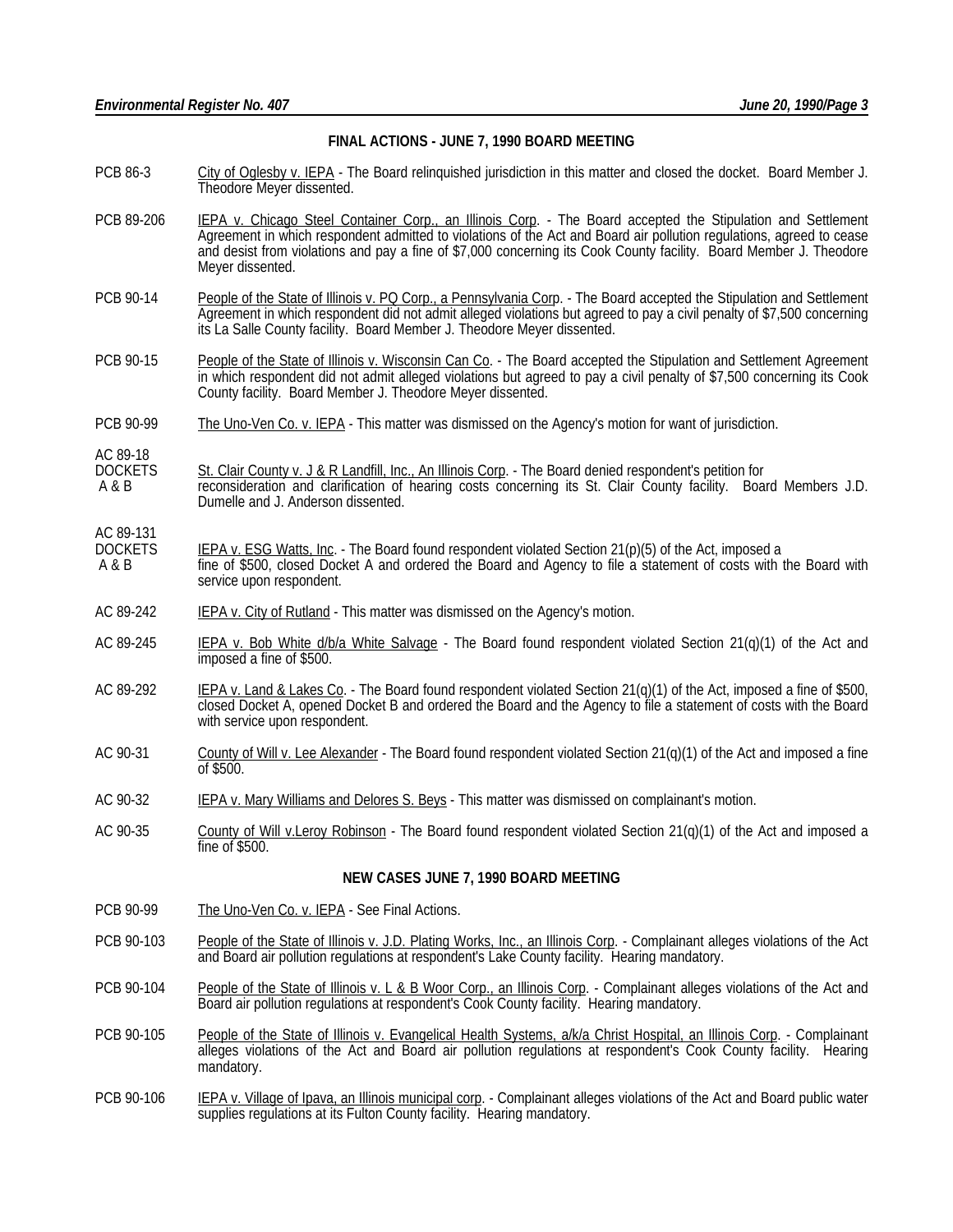# **CALENDAR \***

| June 21                |           | Pollution Control Board Meeting, State of Illinois Center, 100 W. Randolph St., Conference Room<br>9-040, Chicago.                                                                                                                                                            |  |  |
|------------------------|-----------|-------------------------------------------------------------------------------------------------------------------------------------------------------------------------------------------------------------------------------------------------------------------------------|--|--|
| June 22<br>10:00 a.m.  | A-E       | EPA v. Blue Tee Corporation (Azcon Scrap Division) - PCB 90-7,<br>Alton City Hall, 101 East Third Street, Alton.                                                                                                                                                              |  |  |
| June 22<br>$9:30$ a.m. | A-E       | People of the State of Illinois v. Allwaste Tank Cleaning. Inc. - PCB 90-67, Will County Courthouse, 14 W. Jefferson St., Joliet.                                                                                                                                             |  |  |
| June 22<br>10:00 a.m.  | R         | Used and Waste Tire Regulations (35 III. Adm. Code 848) - R90-9,<br>State of Illinois Center, 100 W. Randolph St., Room 8-031, Chicago.                                                                                                                                       |  |  |
| June 25<br>$9:30$ a.m. | A-V       | Olin Chemicals (Joliet Plant) v. EPA - PCB 89-72,<br>Joliet City Hall, East Wing Conference Room, First Floor, 150 W. Jefferson St., Joliet.                                                                                                                                  |  |  |
| June 25<br>$9:30$ a.m. | A-E       | People of the State of Illinois v. Magnaflux Corporation - PCB 90-93,<br>State of Illinois Center, 100 W. Randolph St., Suite 11-500, Chicago.                                                                                                                                |  |  |
| June 25<br>$9:00$ a.m. | R         | Toxic Air Contaminants List (35 III. Adm. Code Part 232) - R90-1,<br>Council Chambers, Municipal Building, Seventh & Monroe Sts., Springfield.                                                                                                                                |  |  |
| June 26<br>$9:00$ a.m. | R         | Toxic Air Contaminants List (35 III. Adm. Code Part 232) - R90-1,<br>Council Chambers, Municipal Building, Seventh & Monroe Sts., Springfield.                                                                                                                                |  |  |
| June 26<br>$9:30$ a.m. | A-E       | People of the State of Illinois v. Lennon Wallpaper Company - PCB 90-92,<br>Will County Courthouse, 14 W. Jefferson St., Joliet.                                                                                                                                              |  |  |
| June 26<br>10:00 a.m.  | R         | Proposed Amendments to Title 35, Subtitle F: Public Water Supplies, Chapter I:<br>Pollution Control Board, Part 608 - R87-37, William Stratton Building, Monroe and College Sts., Room<br>C-1, Springfield.                                                                   |  |  |
| June 27<br>10:00 a.m.  | R         | Site-Specific Rule Change for Abbott Laboratories (Pharmaceuticals) - R88-14, State of Illinois Center, 100 W. Randolph St., Suite 11-500, Chicago.                                                                                                                           |  |  |
| June 28<br>10:00 a.m.  | A-E       | People of the State of Illinois v. Cleveland Corporation - PCB 90-72,<br>Upstairs Conference Room, Waukegan City Hall, 106 N. Utica, Waukegan.                                                                                                                                |  |  |
| June 28<br>10:30 a.m.  | R         | Site-Specific Rule Change for Abbott Laboratories (Pharmaceuticals) - R88-14,<br>Lake County Courthouse, 10th Floor Assembly Room, 18 North County Road, Waukegan.                                                                                                            |  |  |
| June 28<br>10:00 a.m.  | ${\sf R}$ | Proposed Amendments to Title 35, Subtitle F Public Water Supplies, Chapter I: Pollution<br>Control Board (Part 608) - R87-37, State of Illinois Center, 100 W. Randolph St., Suite 9-040, Chicago.<br>(Will continue day-to-day thereafter so long as witnesses are present.) |  |  |
| July 2<br>$10:00$ a.m. | A-E       | EPA v. Colwell/General, Inc. - PCB 89-180<br>State of Illinois Center, 100 W. Randolph St., Suite 11-500, Chicago.                                                                                                                                                            |  |  |
| July 2<br>$9:30$ a.m.  | SWH-E     | EPA v. Fred Johnson, Herman L. Loeb, Johnson & Briggs Tank Truck Service a/k/a Johnson<br>& Briggs Tank Truck & Heater Service - PCB 90-89, Edwards County Courthouse, 50 East Main Street,<br>Albion.                                                                        |  |  |
| July 3                 |           | Pollution Control Board Meeting, State of Illinois Center, 100 W. Randolph St., Conference Room<br>9-031, Chicago.                                                                                                                                                            |  |  |
| July 6<br>1:00 p.m.    | A-E       | People of the State of Illinois v. Material Service Corporation - PCB 90-69,<br>Danville City Council Chambers, 402 N. Hazel St., Danville.                                                                                                                                   |  |  |
| July 6<br>$9:30$ a.m.  | P-A       | <b>ESG Watts, Inc. v. EPA - PCB 90-95, County</b><br>Board Room, Third Floor, County Office Building, 1504 Third Avenue, Rock Island.                                                                                                                                         |  |  |
| July 6<br>$2:00$ p.m.  | A-E       | People of the State of Illinois v. Support Terminal, Inc. - PCB 90-78,<br>Peoria Public Library, 2nd Floor Meeting Room, 107 N.E. Monroe Street, Peoria.                                                                                                                      |  |  |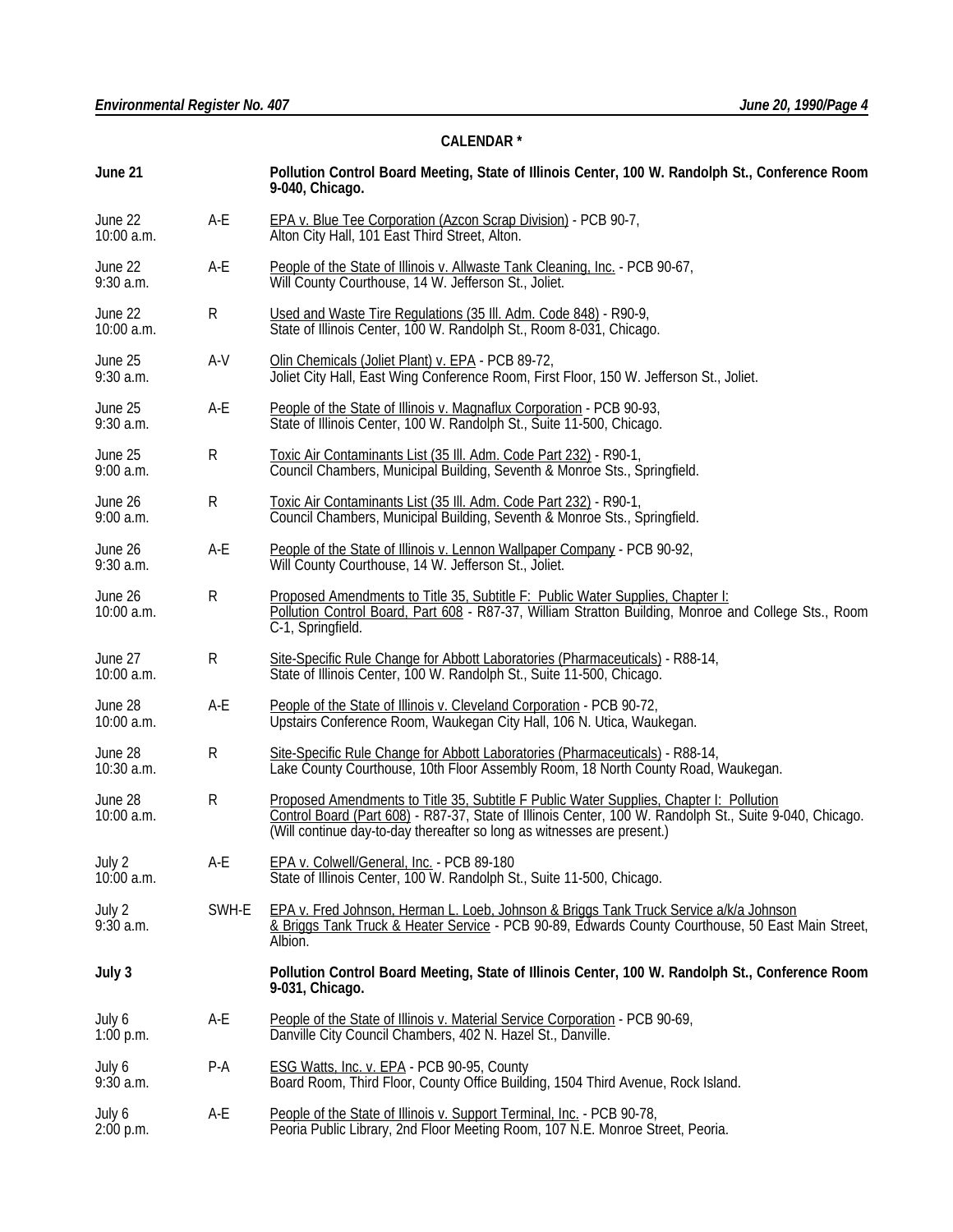| July 9<br>$10:00$ a.m.  | N-E     | John Zarlenga and Jean Zarlenga v. Partnership Concepts, Howard Edison, Bruce McClarien,<br>Cove Development Company and Thomas O'Brien - PCB 89-169, Wood Dale Public Library, 520 N.<br>Wood Dale Rd., Wood Dale. |  |  |
|-------------------------|---------|---------------------------------------------------------------------------------------------------------------------------------------------------------------------------------------------------------------------|--|--|
| July 10<br>$9:30$ a.m.  | A-E     | People of the State of Illinois v. Crown Cork & Seal Company, Inc. - PCB 89-159,<br>Kankakee Detention Center, 400 E. Merchant, Kankakee.                                                                           |  |  |
| July 10<br>$10:00$ a.m. | A-S     | In the Matter of: Safety-Kleen Corporation Petition for Adjusted Standard, 35 III.<br>Adm. Code 720.131(c) - AS 89-5, State of Illinois Center, 100 W. Randolph St., Suite 11-500, Chicago.                         |  |  |
| July 11<br>$9:30$ a.m.  | A-E     | People of the State of Illinois v. Crown Cork & Seal Company, Inc. - PCB 89-201,<br>State of Illinois Center, 100 W. Randolph St., Suite 11-500, Chicago.                                                           |  |  |
| July 11<br>$9:00$ a.m.  | W-E     | EPA v. City of East Moline - PCB 90-63,<br>County Board Room, Third Floor, County Office Building, 1504 Third Avenue, Rock Island.                                                                                  |  |  |
| July 11<br>$10:00$ a.m. | A-C     | EPA v. Raobert A. Sanvi - AC 89-296,<br>Council Chambers, City Hall, 304 W. Main St., Staunton.                                                                                                                     |  |  |
| July 11<br>$10:00$ a.m. | $L-S-R$ | Horace File, et.al. v. D & L Landfill Inc. and the Bond County Board of Supervisors<br>- PCB 90-94, Bond County Courthouse, Main Courtroom, 200 W. College Avenue, Greenville.                                      |  |  |
| July 11<br>$10:30$ a.m. | N-E     | Michael L. Christianson v. The American Milling Company - PCB 90-59,<br>Tazewell County Board Room, McKenzie Building, 11 S. 4th Street, Pekin.                                                                     |  |  |
| July 13<br>$9:30$ a.m.  | P-A     | D & B Refuse Service, Inc. v. EPA - PCB 89-106,<br>Grand Jury Room, Third Floor, Moultrie County Courthouse, Sullivan.                                                                                              |  |  |
| July 13<br>$10:00$ a.m. | A-E     | EPA v. Decor Gravure Corporation - PCB 89-155,<br>State of Illinois Center, 100 W. Randolph St., Suite 11-500, Chicago.                                                                                             |  |  |
| July 17<br>10:00 a.m.   | $P-A$   | The Grigoleit Company v. EPA - PCB 89-184,<br>Macon County Building, Board of Supervisors Room, 253 E. Wood St., Decatur.                                                                                           |  |  |
| July 18<br>9:00a.m.     | P-A     | The Grigoleit Company v. EPA - PCB 89-184,<br>Macon County Building, Board of Supervisors Room, 253 E. Wood St., Decatur.                                                                                           |  |  |
| July 19<br>9:00a.m.     | $P-A$   | The Grigoleit Company v. EPA - PCB 89-184,<br>Macon County Building, Board of Supervisors Room, 253 E. Wood St., Decatur.                                                                                           |  |  |
| July 19<br>$10:00$ a.m. | P-A     | James G. Esarey v. EPA - PCB 88-170,<br>Board Review Room, Green County Courthouse, Main Street, Carrollton.                                                                                                        |  |  |
| July 19                 |         | Pollution Control Board Meeting, State of Illinois Center, 100 W. Randolph St., Conference Room<br>9-040, Chicago.                                                                                                  |  |  |
| July 20<br>$9:30$ a.m.  | W-E     | People of the State of Illinois v. Hillview Farm Fertilizers, Inc. and Arnold May<br>- PCB 86-210, McHenry County Courthouse, 2200 N. Seminary Ave., Room 203, Woodstock.                                           |  |  |
| July 20<br>$10:00$ a.m. | A-C     | St. Clair County v. Harold Fults - AC 90-38,<br>Board Conference Room, 5th Floor, St. Clair County Building, Belleville.                                                                                            |  |  |
| July 25<br>$9:30$ a.m.  | P-A     | Stepan Company v. EPA - PCB 90-42,<br>Will County Courthouse, 14 W. Jefferson St., Joliet.                                                                                                                          |  |  |
| July 26<br>$10:00$ a.m. | A-E     | People of the State of Illinois v. General Electric Corporation - PCB 90-91,<br>Chamber of Commerce Building, 127 E. Lincoln Highway, DeKalb.                                                                       |  |  |
| July 27<br>$9:00$ a.m.  | A-C     | EPA v. Omer Thomas - AC 89-215,<br>Court Room B, Shelby County Courthouse, Shelbyville.                                                                                                                             |  |  |
| July 27<br>$10:30$ a.m. | N-E     | Michael L. Christianson v. The American Milling Company - PCB 90-59,<br>Tazewell County Board Room, McKenzie Building, 11 S. 4th Street, Pekin.                                                                     |  |  |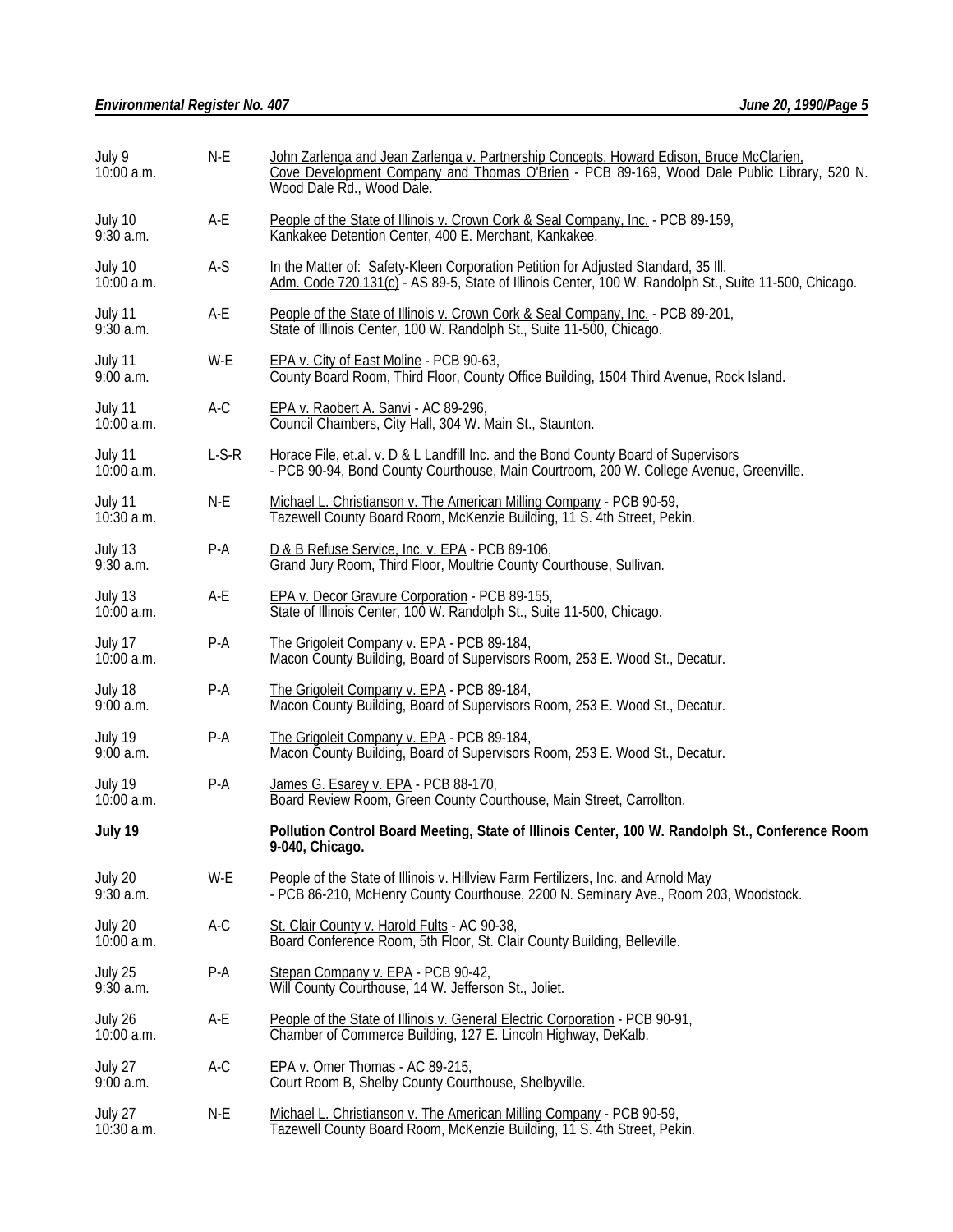| July 30<br>$10:00$ a.m.      | <b>WWSE</b> | State Oil Company v. Dr. & Mrs. James Krone and EPA - PCB 90-102,<br>County Board Room, Room 203, McHenry County Government Center, 2200 N. Seminary Avenue,<br>Woodstock.  |  |  |
|------------------------------|-------------|-----------------------------------------------------------------------------------------------------------------------------------------------------------------------------|--|--|
| July 30<br>$9:30$ a.m.       | A-E         | People of the State of Illinois v. Hysan Corporation - PCB 90-12,<br>State of Illinois Center, 100 W. Randolph Street, Suite 11-500, Chicago.                               |  |  |
| July 31<br>$10:00$ a.m.      | A-C         | EPA v. James Gilmer - EPA v. Archer-Daniels (consolidated) - AC 89-289<br>- AC 89-290, Douglas County Courthouse, County Board Room, 401 S. Center St., Tuscola.            |  |  |
| July 31<br>$9:00$ a.m.       | A-C         | Tazewell County v. Steve Zimmerman and Waste Ltd, Inc. - AC 90-40, Tazewell County Board Room, Tazewell County Courthouse, Pekin.                                           |  |  |
| August 2<br>$10:00$ a.m.     | A-E         | People of the State of Illinois v. Aggrecon Corporation - PCB 90-98,<br>Mt. Carroll City Hall, 302 N. Main St., Mt. Carroll.                                                |  |  |
| August 9                     |             | Pollution Control Board Meeting, State of Illinois Center, 100 W. Randolph St., Conference Room<br>9-031, Chicago.                                                          |  |  |
| August 14<br>$9:00$ a.m.     | ${\sf R}$   | Amendments to Agriculture Related Pollution (35 III. Adm. Code 501) - R90-7,<br>DeKalb County Farm Bureau, Upper Auditorium, 315 North 6th St., DeKalb.                     |  |  |
| August 14<br>1:00 p.m.       | A-E         | People of the State of Illinois v. Robinson Farm Service - PCB 90-66,<br>Third Floor County Board Room, Henry County Courthouse, 100 S. Main, Cambridge.                    |  |  |
| August 20<br>9:00a.m.        | R           | Amendments to Agriculture Related Pollution (35 III. Adm. Code 501) - R90-7,<br>Effingham County Extension Center, Lower Level Auditorium, 1209 N. Wenthe Drive, Effingham. |  |  |
| August 20<br>$10:00$ a.m.    | P-A         | Jefferson Smurfit Corporation v. EPA - PCB 90-20,<br>State of Illinois Center, 100 W. Randolph Street, Suite 11-500, Chicago.                                               |  |  |
| August 21<br>9:00a.m.        | ${\sf R}$   | Amendments to Agriculture Related Pollution (35 III. Adm. Code 501) - R90-7,<br>John A. Logan Community College, O'Neil Auditorium, Carterville.                            |  |  |
| August 21<br>$11:30$ a.m.    | W-E         | People of the State of Illinois v. Eldon Swedberg, d/b/a Eldon Swedberg Swine Farm<br>- PCB 90-88, Tazewell County Board Room, McKenzie Building, 11 S. 4th Street, Pekin.  |  |  |
| August 23<br>9:00a.m.        | ${\sf R}$   | Amendments to Agriculture Related Pollution (35 III. Adm. Code 501) - R90-7,<br>Morgan County Extension Service Office, 104 N. Westgate Ave., Jacksonville.                 |  |  |
| August 24<br>9:00a.m.        | R           | Amendments to Agriculture Related Pollution (35 III. Adm. Code 501) - R90-7,<br>Knox AgriCenter, Room 105, 180 S. Soangetaha St., Galesburg.                                |  |  |
| August 28<br>$10:00$ a.m.    | $P-A$       | Jefferson Smurfit Corporation v. EPA - PCB 88-175,<br>Council Chambers, Alton City Hall, 101 East Third Street, Alton.                                                      |  |  |
| August 30                    |             | Pollution Control Board Meeting, State of Illinois Center, 100 W. Randolph St., Conference Room<br>9-040, Chicago.                                                          |  |  |
| September 4<br>$10:00$ a.m.  | $P-A$       | Rock-Ola Manufacturing Corporation v. EPA - PCB 90-24,<br>State of Illinois Center, 100 W. Randolph St., Suite 11-500, Chicago.                                             |  |  |
| September 5<br>$10:00$ a.m.  | A-E         | People of the State of Illinois v. Duraco, Inc. - PCB 90-61,<br>State of Illinois Center, 100 W. Randolph St., Suite 11-500, Chicago.                                       |  |  |
| September 7<br>10:00 a.m.    | P-A         | Morton International, Inc. v. EPA - PCB 90-26, County Board Room,<br>Room 203, McHenry County Government Center, 2200 N. Seminary Avenue, Woodstock.                        |  |  |
| September 12<br>$10:00$ a.m. | A-V         | Monsanto Company v. EPA - PCB 90-44,<br>City Council Chambers, City Hall, 2897 Falling Springs Rd., Sauget.                                                                 |  |  |
| September 12<br>10:00 a.m.   | A-E         | People of the State of Illinois v. Allied Hasting Barrel and Drum Service, Inc.<br>- PCB 90-60, State of Illinois Center, 100 W. Randolph St., Suite 11-500, Chicago.       |  |  |